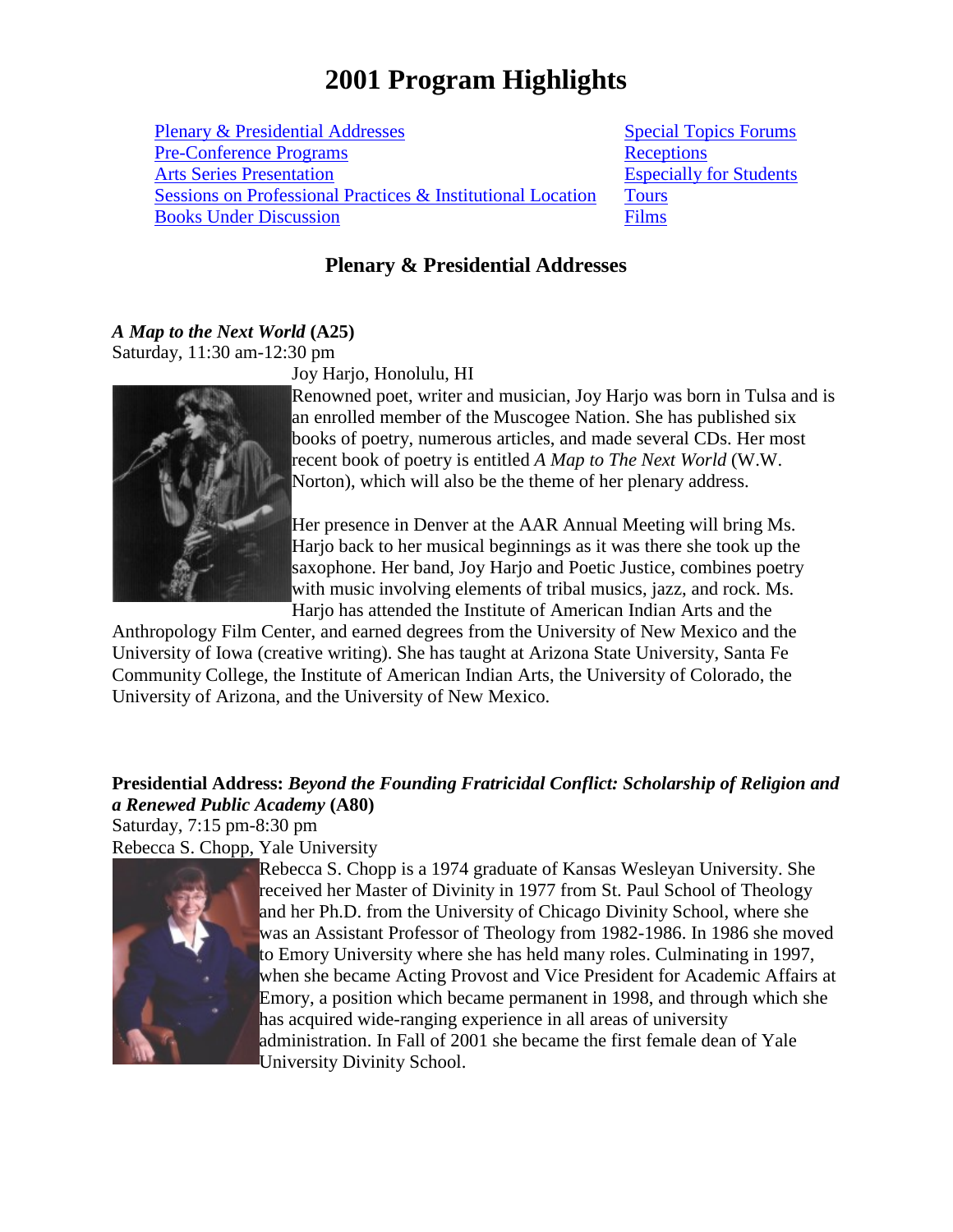Her area of expertise is contemporary theology and culture, with a focus on feminist theology. Among her books are *The Praxis of Suffering: An Interpretation of Liberation and Political Theologies* and *The Power to Speak: Feminism, Language, God*. She is a member of many editorial boards, including those of *Religious Studies Review*, *Religion and Ideology*, *The Quarterly Review*, and *Journal of Religion*.

## *Theology's Great Sin* **(A164)**

Sunday, 7:15 pm-8:15 pm James H. Cone, Union Theological Seminary, New York



James Cone attended Shorter College (1954-56) and holds a B.A. from Philander Smith College (1958). He received his B.D. from Garrett Theological Seminary (1961); the M.A. and Ph.D. from Northwestern University (1963 and 65, respectively). Dr. Cone has been conferred eight honorary degrees, including a Doctor of Divinity (2000) from Garrett Evangelical-Theological Seminary. He is also an ordained minister in the African Methodist Episcopal Church. His research and teaching are in Christian theology, with special attention to Black theology and the theologies of Africa, Asia, and Latin America, as well as twentieth-century European-American theologies.

He is the author of eleven books and over 50 articles and has lectured at more than 800 universities and community organizations throughout the United States, Europe, Africa, Asia, Latin America and the Caribbean. He is best known for his groundbreaking works, *Black Theology and Black Power* (1969) *A Black Theology of Liberation* (1970), *God of the Oppressed* (1975) and *Martin and Malcolm and America: A Dream or a Nightmare* (1991). His most recent publication is *Risks of Faith* (1999).

## **Liberation Theology and the Twenty-First Century: Celebrating Past, Present, and Future (A250)**

Monday, 7:15 pm-8:15 pm

Gustavo Gutiérrez, Instituto Bartomé de Las Casas, University of Notre Dame; James H. Cone, Union Theological Seminary, New York City; Letty Russell, Yale University; Orlando Espin, University of San Diego; and Kwok Pui Lan, Episcopal Divinity School

On the occasion of the thirtieth anniversary of the publication of Gustavo Gutiérrez's *A Theology of Liberation*, the AAR invites our member to celebrate the work of liberation theology in the field and in society.

# **Special Topics Forums**

<span id="page-1-0"></span>The AAR has arranged two open forums in response to the September 11 terrorist attacks: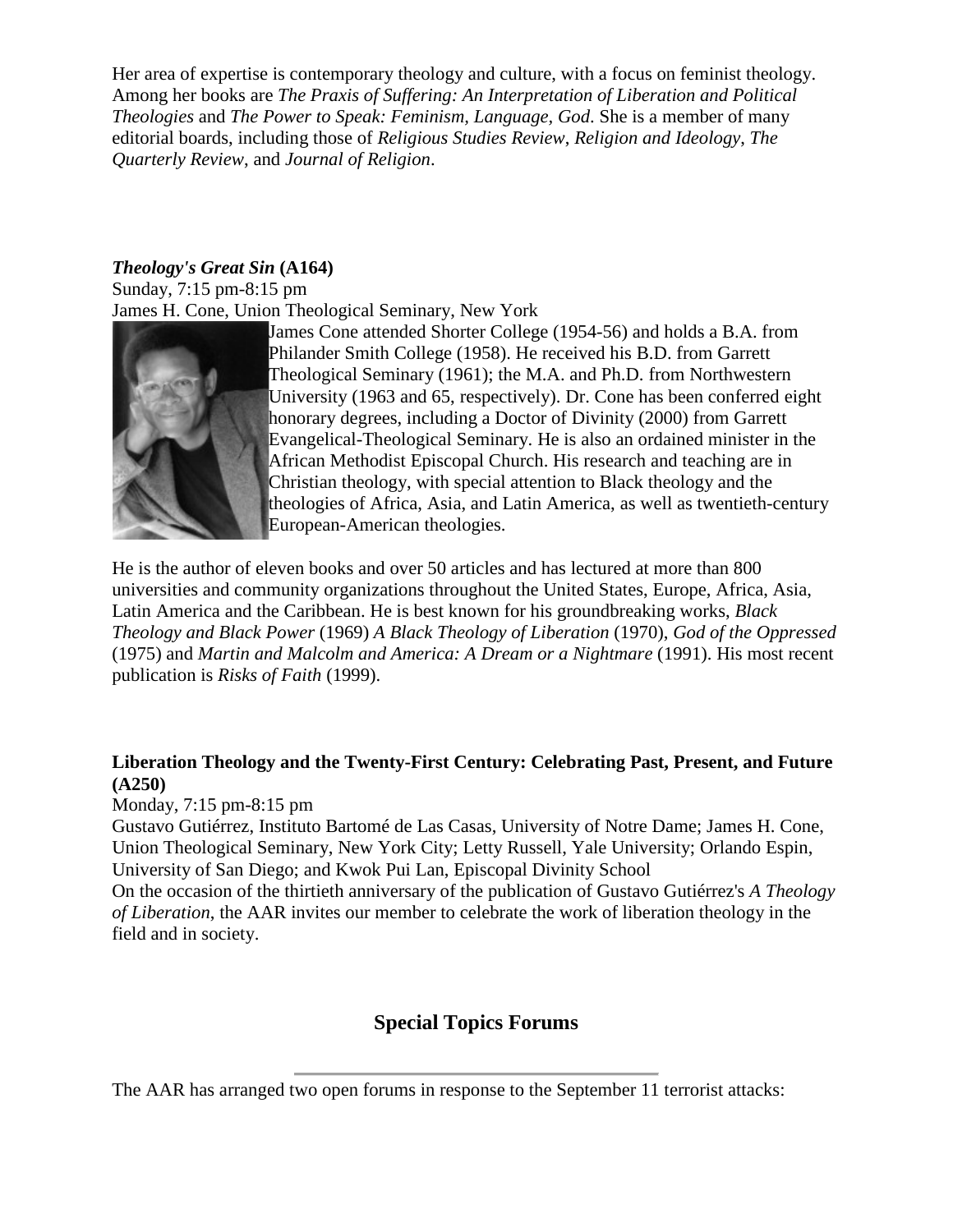#### **The Teaching and Study of Religion post September 11, 2001 (A271)**

Saturday, November 17, 2001 1:00 pm - 2:30 pm Brief remarks will be made by: Catherine L. Albanese, University of California, Santa Barbara; Rebecca S. Chopp, Yale University; Vasudha Narayanan, University of Florida; Robert A. Orsi, Harvard University; Peter J. Paris, Princeton Theological Seminary; and Lawrence Sullivan, Harvard University. Discussion with audience to follow.

### **September 11, 2001 and Islam (A272)**

Sunday, November 18, 2001 1:00 pm - 2:30 pm Brief remarks will be made by: Mark Juergensmeyer, University of California, Santa Barbara; Ebrahim Moosa, Duke University; Zayn Kassam, Pomona College; and Bruce Lawrence, Duke University. Discussion with audience to follow.

Please also see the AAR's Statements on September 11, 2001 page.

#### **The Study of Religion Counts: What We Know (and What We Don't) About the Shape of the Field (A28)**

Saturday, 1:00 pm-3:30 pm

Sponsored by the Academic Relations Task Force

James B. Wiggins, Syracuse University, Presiding

From September 2000 to April 2001, department chairs and program heads in religion and theology at fully accredited colleges and universities across North America responded to the AAR's Census of Religion and Theology Programs supported by a grant from the Lilly Endowment. This special topics forum includes a report on what has been learned from the census about programs, faculty, and enrollments at the undergraduate level; a summary of the research design and data collection strategies deployed; reflections on what the data reveal about the state of the field; and a discussion of measures needed for filling lacunae in our knowledge. Questions from the floor will be especially invited. Panelists include Edward R. Gray, American Academy of Religion; Lance Selfa, National Opinion Research Center; Jonathan Z. Smith, University of Chicago; and Linell E. Cady, Arizona State University.

# **"If I Knew Then What I Know Now": Lessons From the First Year on the Job (A52)**

Saturday, 4:00 pm-6:30 pm

Sponsored by the EIS Advisory Panel

Richard A. Rosengarten, University of Chicago, Presiding

Former users of the EIS Center reflect on and offer advice about the first year on the job during this special topics forum. Panelists will speak to their wisdom and missteps as they contended with developing new courses, teaching new students, completing a dissertation, balancing career and family life, and learning the local cultures of their new department, institution, and locality. Panelists include Faith Kirkham Hawkins, Gustavus Adolphus College; Michael J. Brown, Emory University; and Thomas Pearson, Muhlenberg College.

## **Identity, Scholarship, and Teaching: Studying Religion Cross-Culturally and Ethnically (A53)**

Saturday, 4:00 pm-6:30 pm

Sponsored by the Committee on the Status of Racial and Ethnic Minorities in the Profession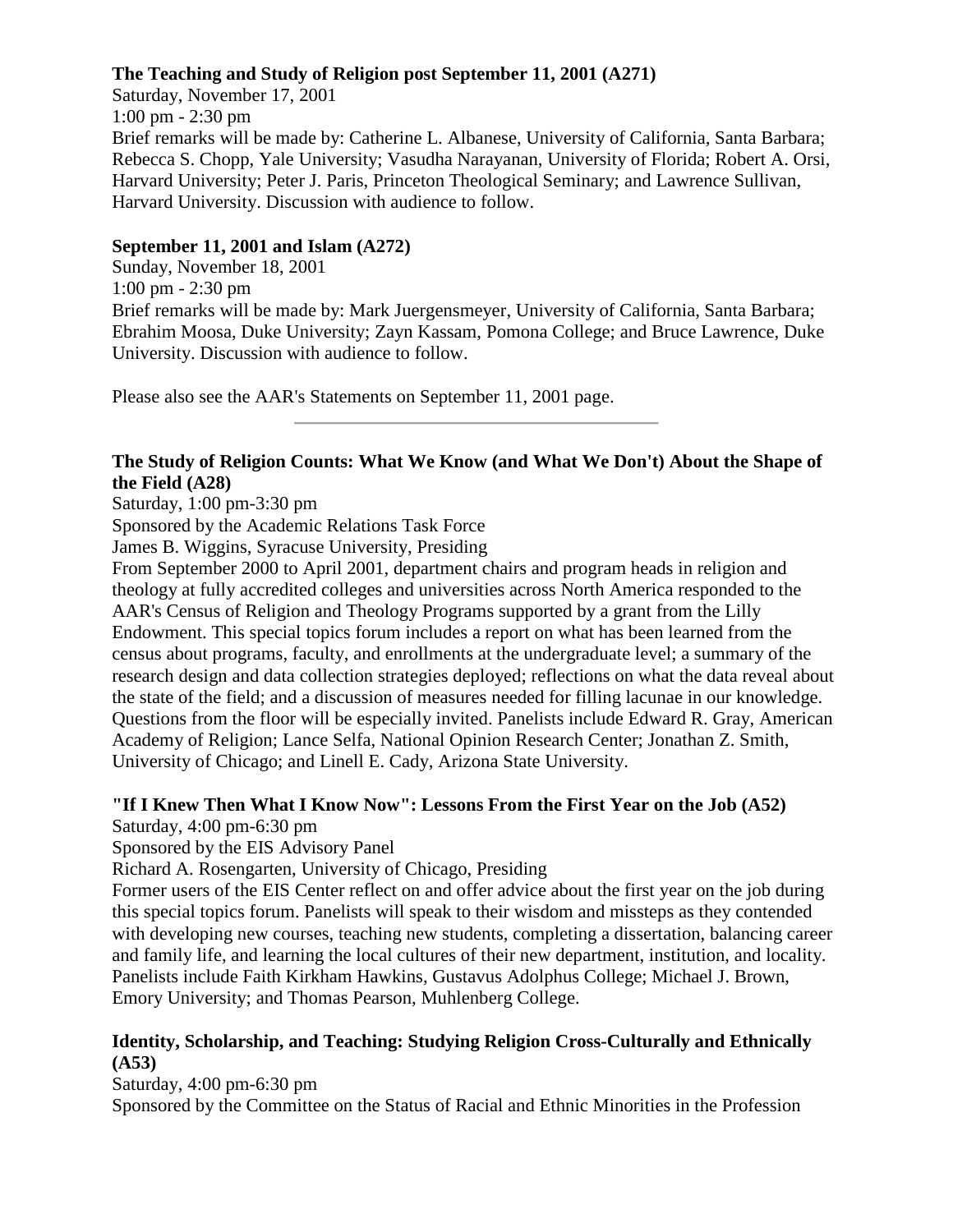Karen Baker-Fletcher, Claremont School of Theology, Presiding

As students of religion, we often have to teach courses broadly, cutting across religious traditions and cultures that are not our own. The purpose of this panel is to examine the issues, problems, and strategies involved in studying and teaching religion across racial, ethnic, and cultural boundaries. For example, what are the problems and issues of a non-black person studying and teaching African American religion or a non-Muslim doing the same for Islam? Similarly, what issues does a Muslim professor encounter on a largely Christian campus? In recent years, we have also heard about some Native American groups refusing access to non-Native scholars. What are the moral responsibilities of scholars of religion? What strategies have been employed in teaching and scholarship to deal sensitively with racial, ethnic, and cultural boundaries? The following panelists will share their experiences and insights on these and related issues: José I. Cabezón, Iliff School of Theology; Laura Donaldson, Cornell University; Chris Jocks, Dartmouth College; Lawrence Mamiya, Vassar College; and Amina Wadud, Virginia Commonwealth University. Diana L. Eck will respond.

Interested persons are invited to a reception hosted by the AAR's Comittee on Racial and Ethnic Minorities in the Profession directly following this session.

#### **Introduction to the AAR (A77)**

Saturday, 5:00 pm-6:15 pm

Sponsored by the Student Liaison Group

Edward R. Gray, American Academy of Religion Presiding

This session provides an orientation to AAR structures, publication programs, and services. A brief presentation will be given and ample opportunity for questions and general discussion will follow.

## **CANCELLED**

#### **Law Enforcement, the Media, and Religious Groups in Crisis Situations: A Simulation (A89)**

Sunday, 9:00 am-11:30 am

Sponsored by the Committee on the Public Understanding of Religion

Eugene V. Gallagher, Connecticut College, Presiding

The prolonged negotiations between agents of the FBI and members of the Branch Davidian community at the Mount Carmel Center from February 28 to April 19, 1993 highlighted the complex nature of such interactions and raised questions about how law enforcement agents interpret religious statements and actions, how religious groups interpret the intervention of law enforcement, how media reports shape crisis negotiation situations, and how all involved can work to achieve peaceful conclusions such standoffs. In this special session agents from the FBI will present an extended simulation of a crisis simulation, respond to questions and comments from the panelists, and engage in open discussion with the audience. Panelists include Michael Barkun, Syracuse University; Mary Walsh, CBS News; and Catherine Wessinger, Loyola University, New Orleans.

# **CANCELLED**

## **Crossing Boundaries and Creating Connections: Religion and the Research University (A113)**

Sunday, 1:00 pm-3:30 pm Sponsored by the Program Committee Rebecca S. Chopp, Yale University, Presiding President emeritus of Georgetown University, Leo J. O'Donovan, and president of Columbia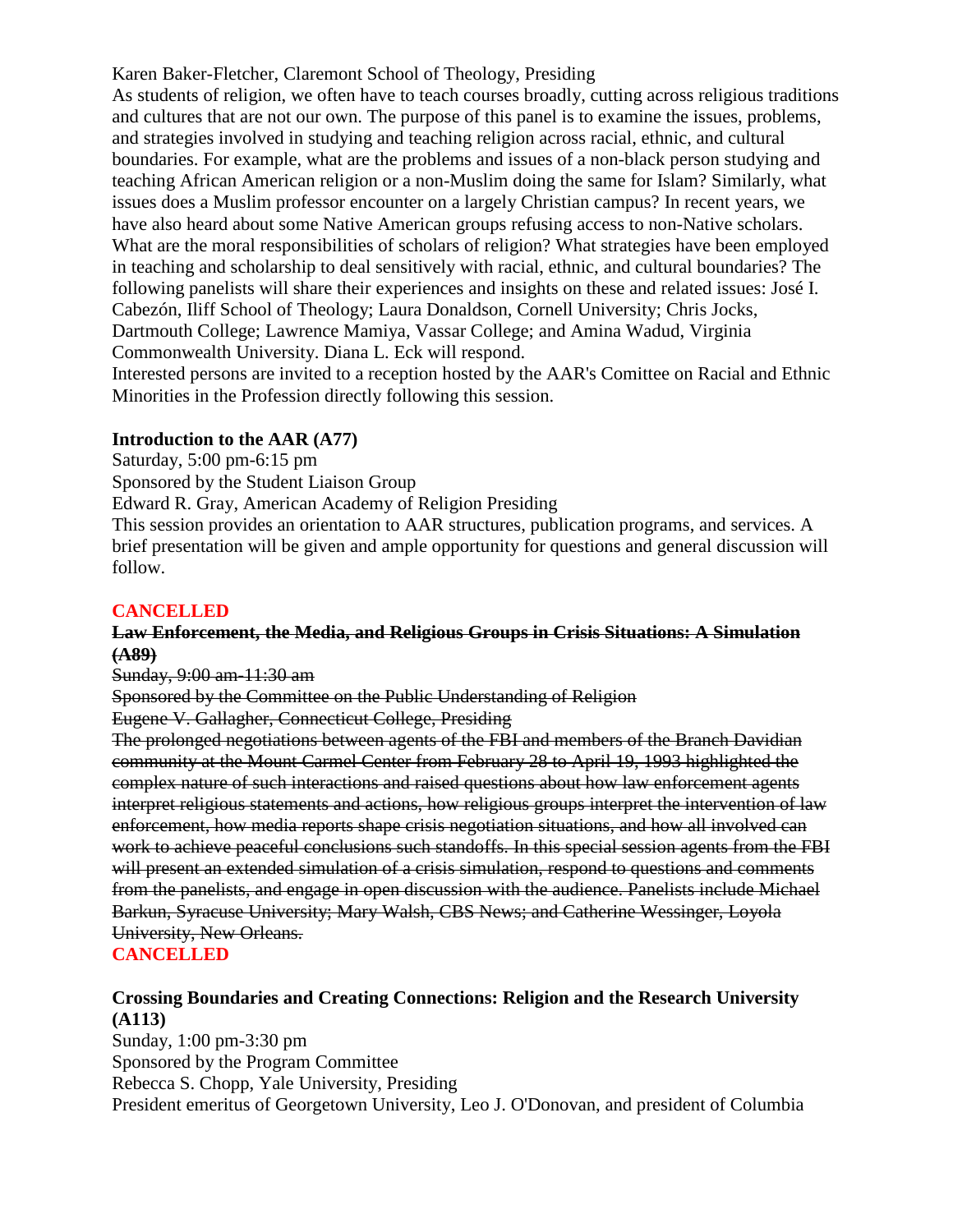University, George Rupp sit down together to discuss contemporary U.S. higher education; its challenges; and implications for the study of religion and theology.

### **Religion and Society After the Aum Affair (A138)**

Sunday, 4:00 pm-6:30 pm Sponsored by the Committee on International Connections Manabu Watanabe, Nanzan University, Presiding

After the Aum affair in 1995 a number of changes happened inside and outside of Japan. It is especially necessary for us to reflect on the relationship between religion and society in the new context of active control by the government over new religious movements. Panelists include Yoshihide Sakurai, Hojjaido University and Robert Kisala, Nanzan University. Catherine Wessinger, Loyola University, New Orleans and Irving Hexham, University of Calgary will respond.

## **Digital Culture: Critical Implications of Technology for Religious Studies Teaching and Research (A139)**

Sunday, 4:00 pm-6:30 pm

Sponsored by the New Technologies Task Force

David Suiter, Regis College, Presiding

This session will focus on critical issues that new technologies pose for religious studies scholars in their research, teaching, and other professional activities. Presenters include Carl Raschke, University of Denver; Anne Foerst, Massachusetts Institute of Technology; Harold W. Anderson, Iliff School of Theology; Alfred Benney, Fairfield University; and Brenda E. Brasher, Mount Union College.

## **Who Says My Degree Isn't Practical? Careers in Religion Publishing and Writing (A161)** Sunday, 4:30 pm-6:00 pm

Sponsored by the American Academy of Religion, *[Publisher's Weekly](http://www.publishersweekly.com/)*, and the [Society of](http://www.sbl-site.org/)  [Biblical Literature](http://www.sbl-site.org/)

The concept of public scholarship has become increasingly important to today's academics, in religion as in other fields. One of the primary ways religion academics become "public scholars" who help shape the wider culture is by writing books for general audiences. In the past decade, as public interest in religion and spirituality has risen, many such books have enjoyed notable commercial success. This year's special session features a panel discussing the topic alternative careers in writing and publishing with a degree in religion, theology, and/or Bible.

## **Faith Based on What? Feminist Scholars of Religion Speak Out About Public Policy and the Bush II Administration (A175)**

Monday, 9:00 am-11:30 am

Sponsored by the Committee on the Status of Women in the Profession

Janet R. Jakobsen, Barnard College, Presiding

Religion has been much in the news in 2001, mainly because of President Bush's proposal to establish an office for faith-based social service provision. This session will expand the public debate by raising a number of related issues that have been identified and analyzed by feminist scholars of religion who focus on the intersections among issues, but rarely touched upon in the press. Public debates have rarely included discussion of the implicit way the word "religion" in U.S. law and policy refers to enlightenment Protestantism or the way in which the rhetoric of "faith-based initiatives" identifies morality with (the Christian) religion, and only with certain (conservative) understandings of religious morality and charity. As a result, the rhetoric around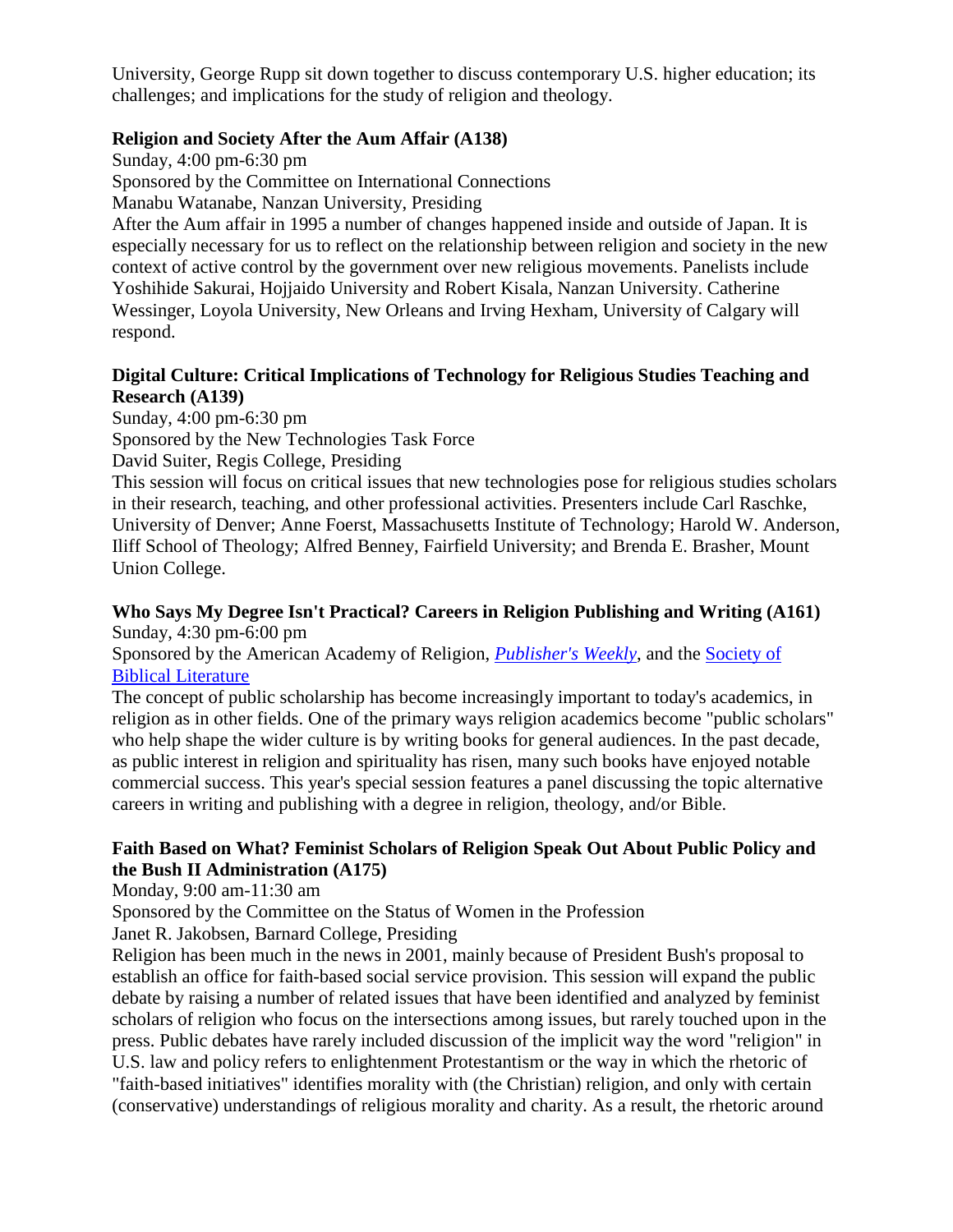"faith-based initiatives" can undermine public discussion about issues of social justice, social responsibility and the role of government in the creation of the common good, while ignoring the public voices of religious persons and groups that are not those commonly identified with conservative morality. For example, questions of religious freedom have been central to discussions of faith-based initiatives, but have rarely moved beyond the now requisite recitation of Judaism, Christianity, and Islam. Such discussions almost never include the fundamental question of religious freedom for Native Americans where religious freedom is tied to issues such as land rights and the environment. These and other issues, such as environmental racism, will be discussed by panelists Rita Nakashima Brock, Harvard University; Mary Churchill, University of Colorado at Boulder; Joan Martin, Episcopal Divinity School; Mary Hunt, Women's Alliance for Theology, Ethics and Ritual; and Judith Plaskow, Manhattan College.

#### **Religion in the Schools Day (A176)**

Monday, 9:00 am-10:00 am

Sponsored by the Religion in the Schools Task Force

Edward R. Gray, American Academy of Religion, Presiding

The Religion in the Schools Task Force sponsors this program bringing a corps of religious studies scholars to Denver area public schools throughout the day (Monday, November 19, 2001.) These visits, arranged in cooperation with Denver area teachers, highlight areas of "natural inclusion" of the study of religion into existing high school curricula. Members of the visiting corps will meet at this time for orientation. Guests interested in this project and other AAR initiatives in promoting teaching about religion in the schools are welcome at this session; visitors may observe certain projects. For more information about this session, or to volunteer to take part, please email Edward R. Gray, Director of the Academic Relations Program in the AAR Executive Offices at [egray@aarweb.org.](mailto:egray@aarweb.org)

#### **Ethnic and Religious Pluralism in the Classroom: What Can We Learn from the British Experience? (A201)**

Monday, 1:00 pm-3:30 pm

Sponsored by the Committee on Teaching and Learning, [Wabash Center for Teaching and](http://www.wabashcenter.wabash.edu/)  [Learning in Theology and Religion;](http://www.wabashcenter.wabash.edu/) and the [Leeds Learning and Teaching Support Network,](http://www.prs-ltsn.leeds.ac.uk/)  [Philosophical and Religious Studies Subject Centre.](http://www.prs-ltsn.leeds.ac.uk/)

Michael Battle, Duke University, Presiding

Universities in Britain have experienced a remarkable increase in ethnic and religious diversity in religious studies classrooms similar to that in North America. Colleagues from Britain will describe the context and missions of their departments and both the theoretical issues they have engaged and the practical applications in teaching and learning they have developed responding to that pluralism. The goal will be to learn more about best practices of teaching and learning in classes of ethnically and religiously diverse students by comparisons and contrasts between the British and North American experiences. Participants in the discussion from Britain will be Hugh Pyper, University of Leeds; David Jasper, University of Glasgow; Ann Loades, University of Durham; and Chakravarti Ram-Prasad, Lancaster University. Participants from North America will be Michael Battle, Duke University, Presider; Carol Duncan, Wilfrid Laurier University; and Raymond B. Williams, Wabash College.

#### **Ninian Smart and the International Study of Religion (A225)**

Monday, 3:45 pm-5:45 pm

Sponsored by the Committee on International Connections, the University of California, Santa Barbara and the University of Lancaster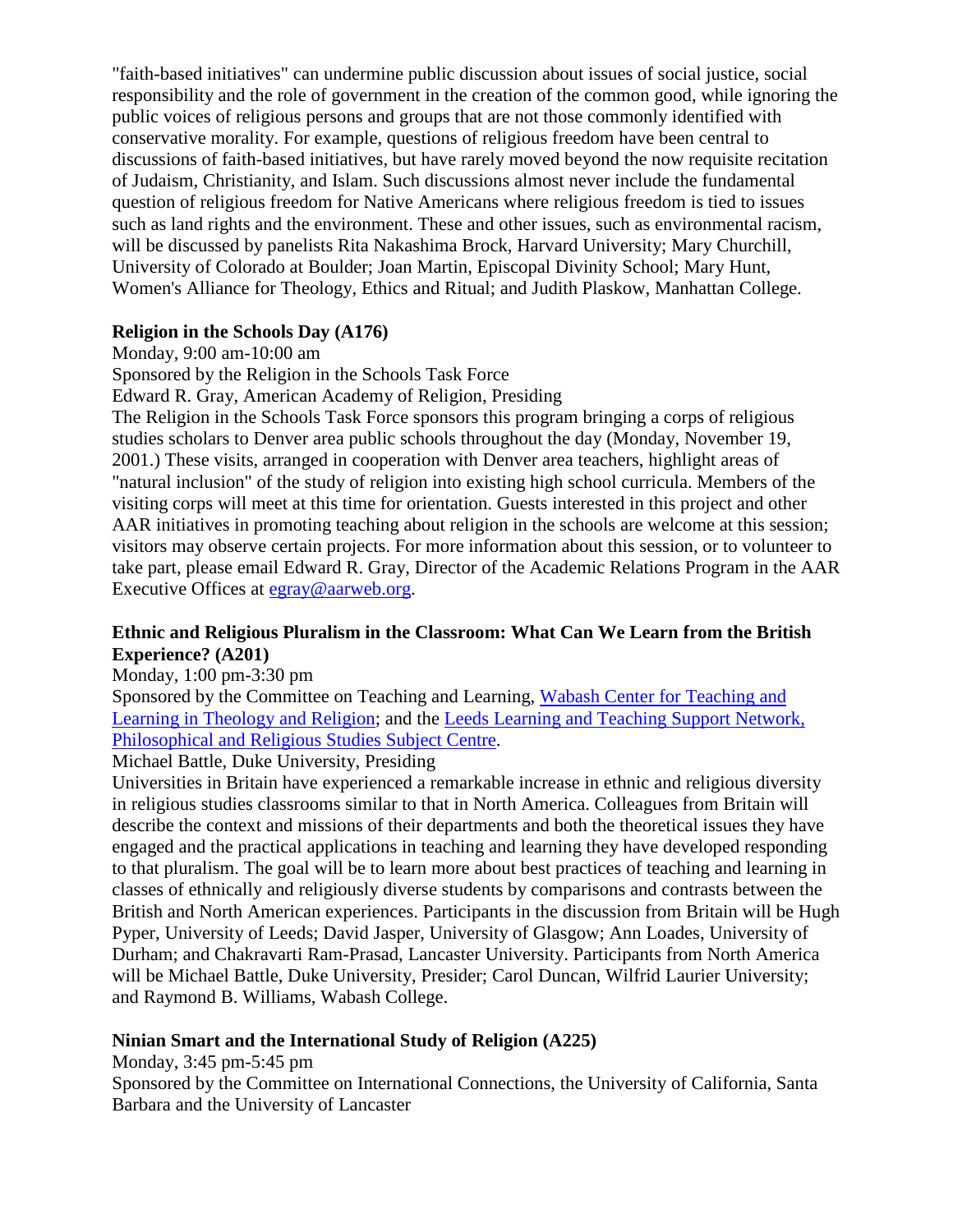Mary McGee, Columbia University, Presiding

This panel honors Ninian Smart, late past president of the American Academy of Religion, and his contributions to internationalizing the study of religion. Panelists will examine Smart's academic legacy as well as how his contributions move us forward in shaping the academic study of religion in the twenty-first century. Panelists include Deborah Sawyer, Lancaster University; Chakravarthi Ram-Prasad, Lancaster University; Juan E. Campo, University of California, Santa Barbara; Gavin Hyman, University of Lancaster; Ursula King, University of Bristol; John Sawyer, Lancaster University; and Richard D. Hecht, University of California, Santa Barbara. A brief remembrance service will immediately follow this session in the same room.

# **Pre-Conference Programs**

<span id="page-6-0"></span>Please note, some pre-conference workshops require separate registration.

#### **Chairs Workshop (A1-A5)**

Friday, 8:00 am-4:00 pm

Sponsored by the Academic Relations Program and the Strengthening College and University Religion and Theology Programs, an initiative supported by a grant from the Lilly Endowment, Inc.

Edward Gray, American Academy of Religion, Presiding

Virtually every department and program in religion assesses faculty teaching performance. Some do it effectively while others do not. This interactive workshop led by Peter Seldin, a nationally recognized expert on teaching and evaluation, will focus on new lessons learned about evaluating teaching to help chairs and other program leaders develop the knowledge and skill needed to more successfully use different techniques and approaches to assess and improve teaching. Participants will learn to develop more effective means of evaluating teaching; how to use available data for improved performance and tenure/promotion decisions; and what to do and what not to do in the process.

See the Evaluating and Advancing Teaching in the Religious Studies Department: An Annual Meeting Chairs Workshop page for a full description and registration form. *Separate registration required*.

## **Religion and Media Workshop (A7-A11)**

Friday, 9:00 am-5:00 pm

Sponsored by the Committee on Public Understanding of Religion; Religion and Popular Culture Group; Religion, Film, and Visual Culture Group; Religion, Culture and Communication Consultation; and SBL's Bible in Ancient [and Modern Media Section](http://www.sbl-site.org/Congresses/AM/ProgramUnits/programunit-pages.html)

Stewart M. Hoover, University of Colorado at Boulder, Presiding

What do media and religion have to do with each other? How do we study these complex cultural phenomena and their intersections? This one day pre-conference seminar will bring together AAR and SBL members interested in conversation about the many relationships between media and religion. The program will include a lunch time key note address by Lynn Neary, senior correspondent on the culture desk at National Public Radio who covered their religion beat for six years. Other presenters from within AAR and SBL and generous time for guided conversations will provide the opportunity to think together about: 1) the breadth and range of the phenomena that fit under the "media and religion" umbrella; 2) the theories and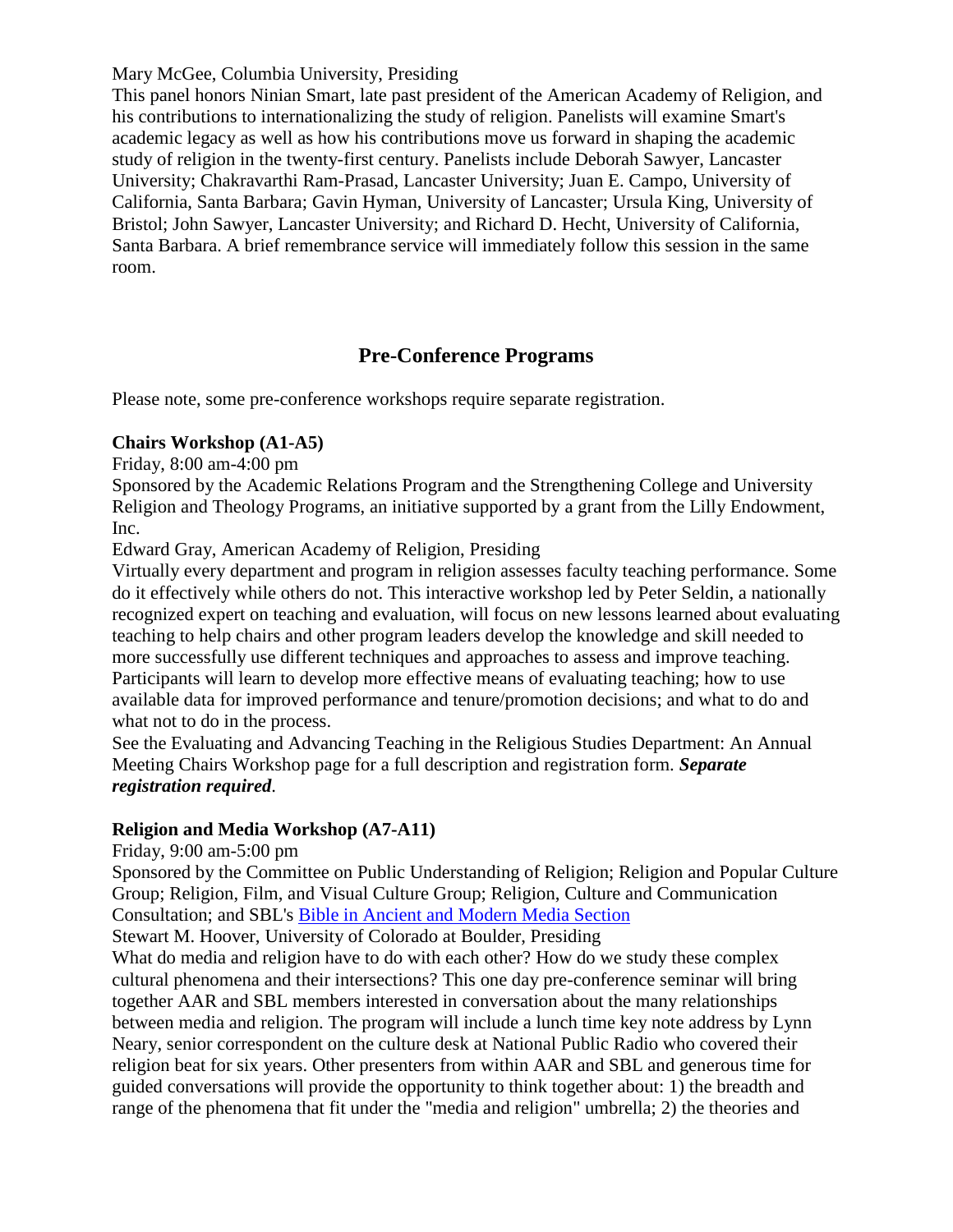methods which help to relate and analyze religion and media; 3) creating an interdisciplinary conversation which can bring together participants with varied backgrounds, interest and fields; and finally 4) addressing issues in teaching religion and media.

*Separate registration required*. See the registration form in the Program Book or download a registration form (requires PDF).

#### **Women's Caucus Workshop (A12)**

Friday, 12:00 pm-5:00 pm

Young Lee Hertig, United Theological Seminary, Presiding

This annual workshop sponsored by the Women's Caucus includes updates from the AAR and SBL's Status of Women in the Professions Committees, and information about grant writing and interviewing strategies. There there will also be an opportunity to network with other women in the field. This year panelists include Laurel Scheimder, Chicago Theological Seminary; Elizabeth A. Say, California State University, Northridge; and Linda A. Moody, Mills College.

#### **EIS Center Orientation (A13)**

Friday, 7:00 pm-9:00 pm

Edward R. Gray and Emily Noonan, American Academy of Religion, Presiding At this year's orientation, there will be a "how-to" tour of the EIS Center. In addition a recently successful EIS Center candidate and employer will lead a discussion on how to make the most use of the EIS Center.

# <span id="page-7-1"></span>**Arts Series Presentations & Tours**

## <span id="page-7-0"></span>**Injustice in the Landscape of North Denver: Local Snapshots of Environmental Racism (A20)**

#### Saturday, 8:30 am-11:30 am

Sponsored by the Religion and Ecology Group, CLAASP, and [COPEEN](http://www.copeen.org/)

The landscape of Denver contains both liberative beauty and stifling oppression. Even though we live in a multicultural democracy, continuing barriers of race and class provide challenges to those of us who help students reflect on the roles of religion in contemporary society. This "Toxic Tour" will include a number of sites in North Denver, and can be used as an experiential model for both campus/community collaboration and teaching about issues of eco-social context.

Your guides are Beth Blissman, Oberlin College and Loraine Granado, co-founder of [COPEEN](http://www.copeen.org/) (Colorado People's Environmental and Economic Network) and Michael McClain, Rhodes College. There is a US\$15 fee for this tour. See the registration form in the Program Book or download a registration form (requires PDF).

## **Museo de las Américas (A21)**

Saturday, 9:00 am-11:30 am

Sponsored by the Native Traditions in the Americas Group; Religion in Latin America and Caribbean Group; and U.S. Latina/o Religion, Culture, and Society Group

The [Museo de las Américas](http://www.museo.org/) is the first museum in Colorado that is dedicated to educating the public about the artistic and cultural achievements of Latinos in the Americas on a continuing basis. The purpose and mission of the museum is to foster understanding of and appreciation for the achievements of the Latino people of the Americas by collecting, preserving and interpreting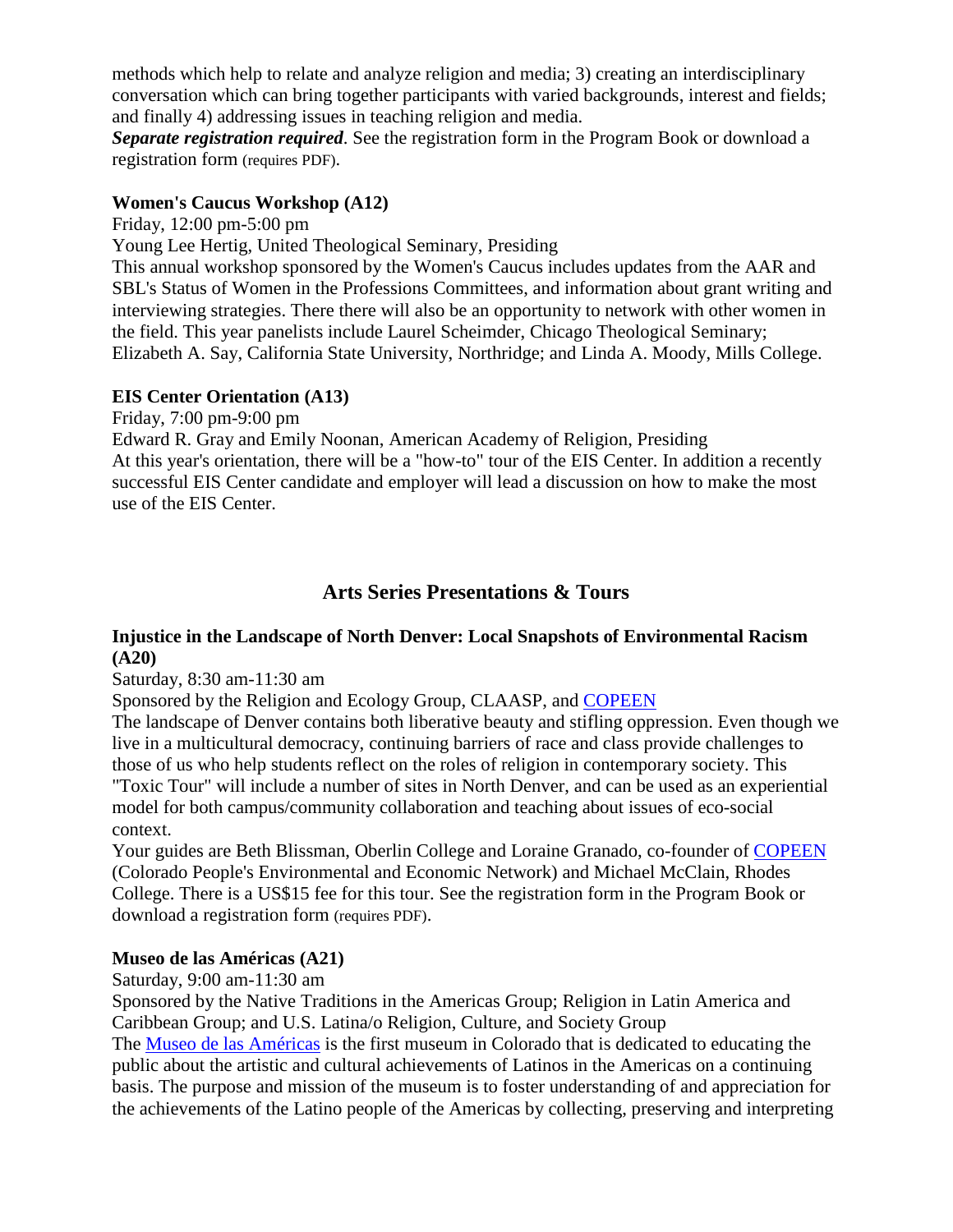the diverse art, history, and cultures of this region from ancient times to the present. Your guide is a member of the museum staff. There is a US\$10 fee for this guided tour. See the registration form in the Program Book or download a registration form (requires PDF).

#### **CANCELLED**

# **Arts Series Performance: Baritone, Robert Gardner (A163)**

Sunday, 5:45 pm-6:45 pm

Diane Apostolos-Cappadona, Georgetown University, Presiding



Robert Gardner began his musical studies in a family of fifteen musicians in Denver, Colorado. His first apprenticeship with the Santa Fe Opera yielded further vocal training with Doris and Richard Cross and Sherrill Milnes at Yale University. Mr. Gardner is a 2001 Pro Musicis International Award winner, the 2000 winner and 1999 second place winner of the Denver Lyric Opera Competition, recipient of the 1999 William Matheus Sullivan Foundation award and a 2000 Gerda Lissner Foundation award. The 1998 Amici Competition winner, he was a 1998 nominee for a Richard Tucker Foundation grant. Last summer, Mr. Gardner appeared for his second season in a major role at Spoleto Festival USA, for whom he also repeated

his unique interpretation of the National Anthem at Opening Ceremonies, then sang at the Ravinia Festival in Chicago, and finally in Seoul, Korea in Orff's *Carmina Burana* with the Taejun Symphony. This season, Mr. Gardner's engagements include two concerts in Lincoln Center's Avery Fisher Hall singing *Carmina Burana* and Beethoven's *9th Symphony* among other U.S. regional engagements.

**CANCELLED**

## **Arts Series Performance: The Colorado Choir (A165)**

Sunday, 8:15 pm-9:30 pm



Diane Apostolos-Cappadona, Georgetown University, Presiding

The Colorado Choir, founded in 1976, is one of the most dynamic influences in the Colorado music scene. In its history, it has presented more than fifty performances with the Denver Symphony Orchestra. Today the choir specializes in performing compositions for a cappella choir. In 1995, the choir performed with the Boston Pops Esplanade Orchestra in McNichols Arena in Denver and shortly thereafter was invited

to perform with pop star Celine Dion at Red Rocks outdoor amphitheater. The choir has sung the National Anthem to open games for the Denver Broncos and Colorado Rockies. While principally an a cappella choir, the group does perform accompanied works as well as occasional major works with orchestra.

## **Walking Tour of Denver's Religious and Civic Sites (A200)**

Monday, 1:00 pm-3:30 pm

Sponsored by the North American Religions Section

This year's tour will be a walking tour of religious and civic sites in downtown Denver and the adjoining Capitol Hill district. Featured will be two classic auditorium churches, Trinity United Methodist and Central Presbyterian. The tour may be left at any time. There is no fee. Your guides are Jeanne Halgren Kilde, Macalester College and Peter W. Williams, Miami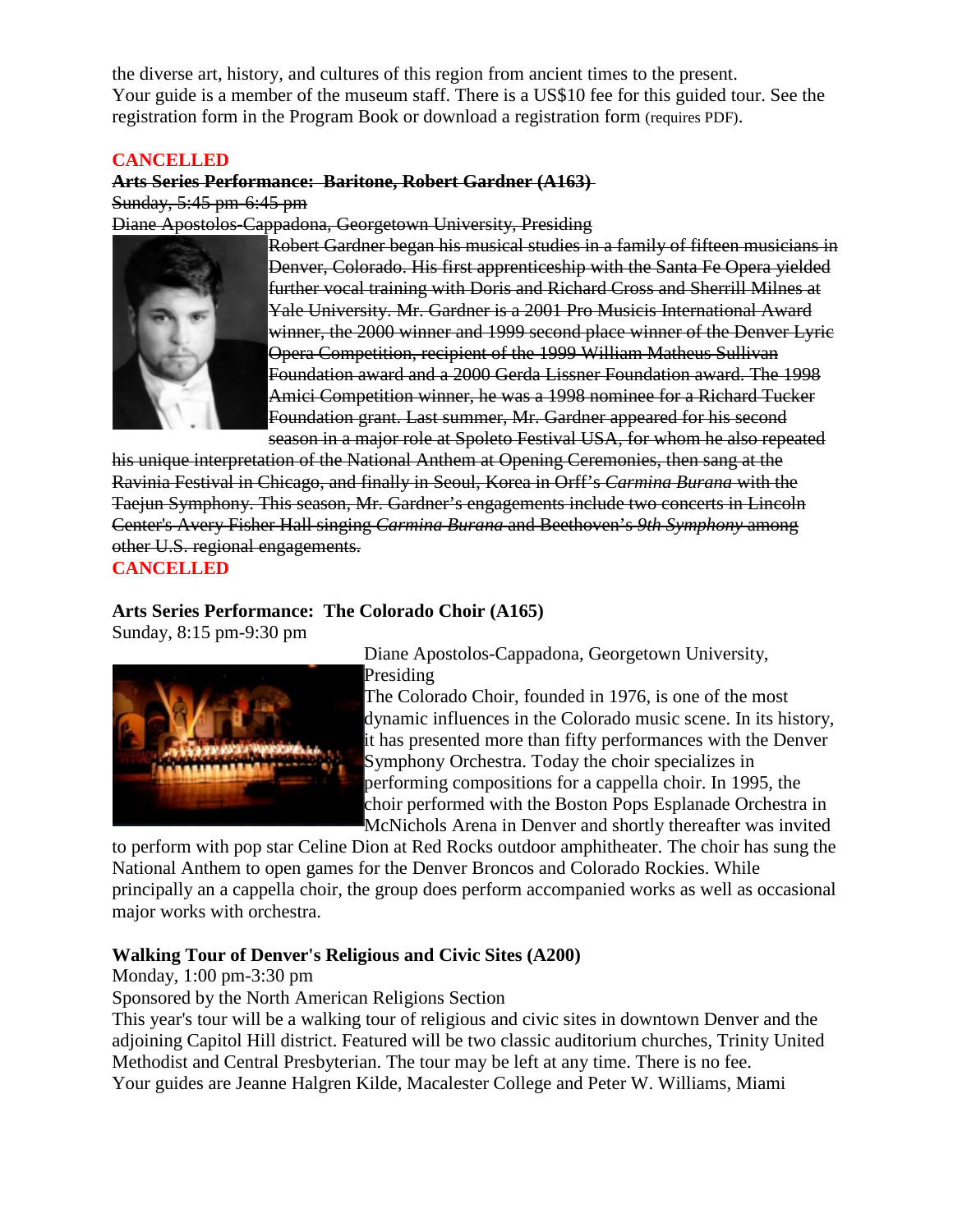#### University.

See the registration form in the Program Book or download a registration form (requires PDF).

#### **Arts Series Performance: Middle Eastern Dance (A251)**

Monday, 8:30 pm - 10:00 pm

Diane Apostolos-Cappadona, Georgetown University, Presiding



Suzanna Del Vecchio is an Oriental Dance Artist whose work is celebrated internationally. She has been involved in the art of dance since 1975. She teaches and performs internationally as well as nation wide. Her choreographies have been selected by members of the Colorado Dance Alliance to be included in their Colorado Choreographers' Showcase for three consecutive years. In February of 1998 she was invited and participated in the University of Wyoming's dance department's national Dance Festival as a Master Teacher. In December of 1997 she was awarded "Best Choreography" for her dance entitled "Passion" from the G.A.M.A.L. Academy Awards of Middle Eastern Dance, and in August of 1998 she was awarded

"Choreographer of the Year" from the International Academy of Middle Eastern Dance. Her performances are soulful and always artistically presented.

#### **Films**

#### <span id="page-9-0"></span>**[Princess Mononoke](http://www.princessmononoke.com/) (A14)**

Friday, 7:00 pm-9:30 pm Sponsored by the Religion, Film, and Visual Culture Group Randal Lee Cummings, California State University, Northridge, Presiding Although many avoid animation as a simplistic form of story-telling, Hayao Miyazaki, a great animator, has been able to create a drama of deep humanism in *Princess Mononoke*. It tells an epic story set in medieval Japan, at the dawn of the Iron Age, when humans were still capable of living in harmony with nature, while others were trying to tame and defeat it. More complex than a tale about good and evil, this story shows how humans, forest animals and nature gods all fight for their place in the new emerging order. There is much that can be drawn from this film for ecology and religion scholars. The story begins with a disturbance in nature. Ashitaka, a prince, comes to the defense of his village which it is attacked by a boar-god. The prince is infected with an incurable disease by this god turned monster. The prince sets off to the lands of the West to find a cure and to understand why nature has been disturbed. He eventually finds himself in the middle of a battle between the animal inhabitants of the forest and an iron mining town that is exploiting and killing the forest. Leading the forest animals in the battle is a human raised by wolves, a young woman known as Princess Mononoke (her real name being San). Japanese animation has found wide appeal for its technical brilliance and cultural synthesis of both Western and Eastern images. This fantasy world has strong parallels in the real world of human interaction. We are able to appreciate the quality of Miyazaki's artistry through the sights and adventures of the prince. The drawings are based on the same "clear line" complexity used by the Japanese graphic artists of two centuries ago, who inspired such modern works as Herge's *Tintin* books. Miyazaki's art directors journeyed to ancient forests to make their master drawings, adding to the majestic quality of the movie.

Directed by Hayao Miyazaki, 1999, 133 minutes (Color, USA version).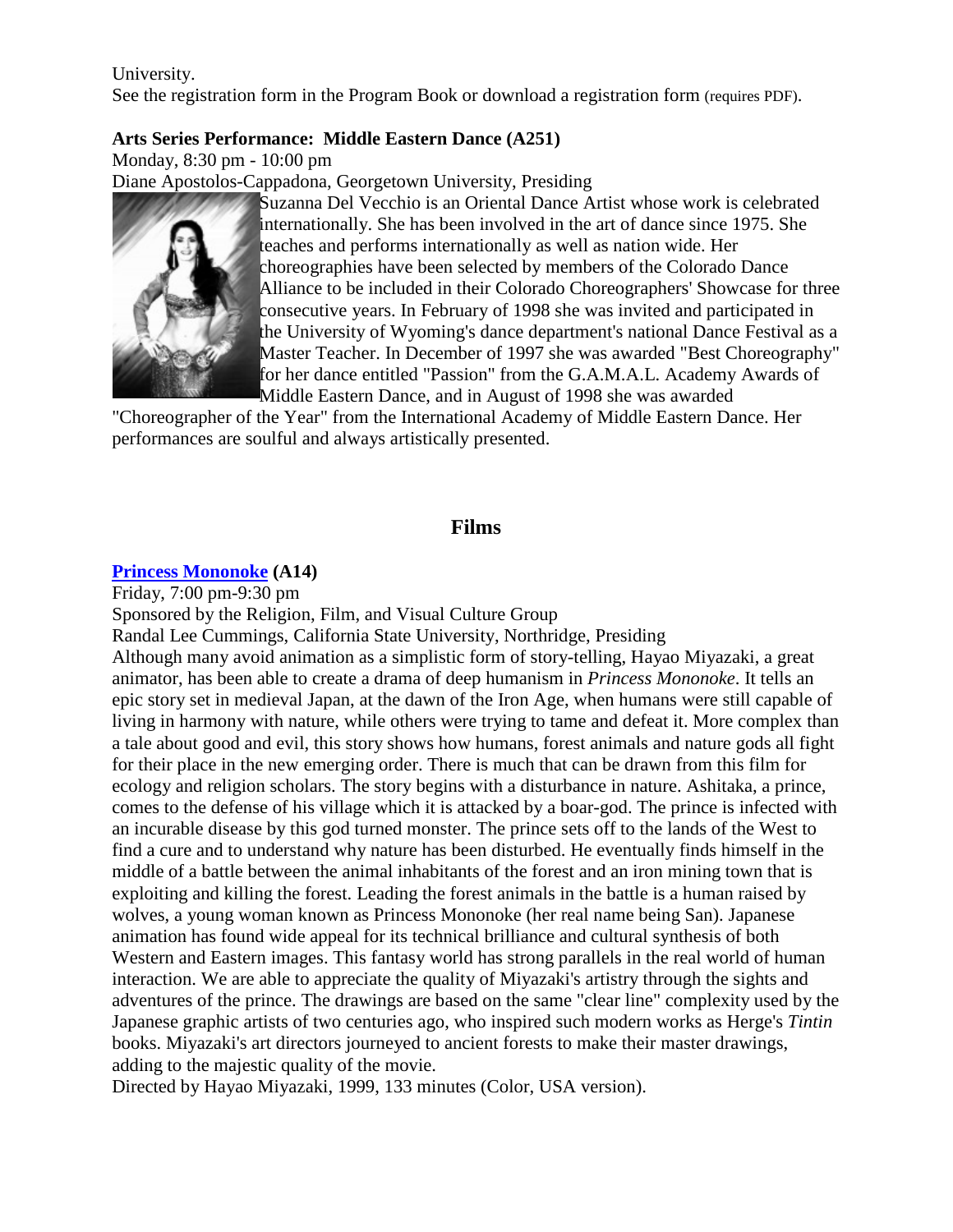## *[Enemies of War](http://www.newday.com/films/Enemiesofwar.html)* **(A81)**

Saturday, 8:30 pm-10:00 pm

Sponsored by the Religion in Latin America and the Caribbean Group Anna Peterson, University of Florida, Presiding

It's 1989 and eight years into El Salvador's civil war, a conflict fueled by billions of dollars in aid from the U.S. government. Six Jesuit priests lay brutally murdered, the latest casualties in a war that would claim at least 75,000 lives. *Enemies of War* examines these unspeakable murders and the story of El Salvador's people as they pick up the pieces after incalculable losses. We meet Margarita Acosta de Alas, who fights the repressive Salvadorian government, and Congressman Joe Moakley, sent to investigate the truth about the murders. These compelling characters tell the story of El Salvador's brave, yet daunting journey to peace and democracy. Directed by Esther Cassidy, 2000, 57 minutes, Color and Black & White, USA.

## *[2001: A Space Odyssey](http://www.palantir.net/2001/)* **(A84)**

Saturday, 8:30 pm-11:00 pm

Sponsored by the Religion, Film, and Visual Culture Group

Tony S. L. Michael, University of Toronto, Presiding

The central image of *2001: A Space Odyssey* , a rectangular black monolith, appears from the unknown and sparks a new stage in human evolution. This classic film, based on the short story *The Sentinel* by Arthur C. Clarke, inspired a new genre of science fiction and many a religious conjecture about the meaning of this black monolith. *2001* is considered a timeless classic for many reasons, including its scrupulous scientific accuracy, its vast reach from "The Dawn of Humanity" to the next stage of human evolution, its unrivaled integration of musical and visualized narrative, its meticulous and deliberate dialogues and silences, and its still-amazing pre-digital special effects. Beginning with God's eye-view, the film begins with a black screen until there is light; the darkness reveals the dark side of the moon, then the earth and the sun rising behind it. This new perspective ignites our imagination and curiosity. It offers us life and death, beginnings and endings. In the film, a space mission to Jupiter is led by Bowman (Keir Dullea) and Poole (Gary Lockwood), in order to trace signals being transmitted there by a monolith discovered on Earth's moon. Overseeing the voyage is a supercomputer known as HAL 9000 (voice of Douglas Rain). It should not go unnoticed that each letter of HAL's name is exactly one before IBM. The main reason this movie still holds our attention more than 30 years after its making, is its respect for its own mystery. Its vision of what science-fiction authors call "first contact," the first brush of homo sapiens with some other intelligent species, remains disturbingly and enticingly spectral. Using the image of the unknown monolith and its purpose, the ambiguity in *2001: A Space Odyssey* leaves us with profound questions to ponder in our own evolution (although Clarke's other *2001* novels do offer detailed answers to virtually all the film's questions for those who still want them).

Directed by Stanley Kubrick, 1968, 139 minutes (Color, USA).

## *[Andre's Lives](http://www.jewishculture.org/film/andre.htm)* **(A166)**

Sunday, 8:30 pm-10:30 pm

Sponsored by the Religion in Central and Eastern Europe Consultation

J. Shawn Landres, University of California, Los Angeles, Presiding

Andre's Lives explores the tension between the collective obligation to remember and the personal need to forget. Bauhaus-trained architect Andre Steiner saved 7,000 Slovak Jews. A member of the Jewish "Working Group" in Tiso's nazified Slovak State, Steiner bribed German and Slovak officials in order to build labor camps that kept Jews employed and relatively safe. After the war, Steiner became a successful architect in Atlanta, Georgia. He never looked back or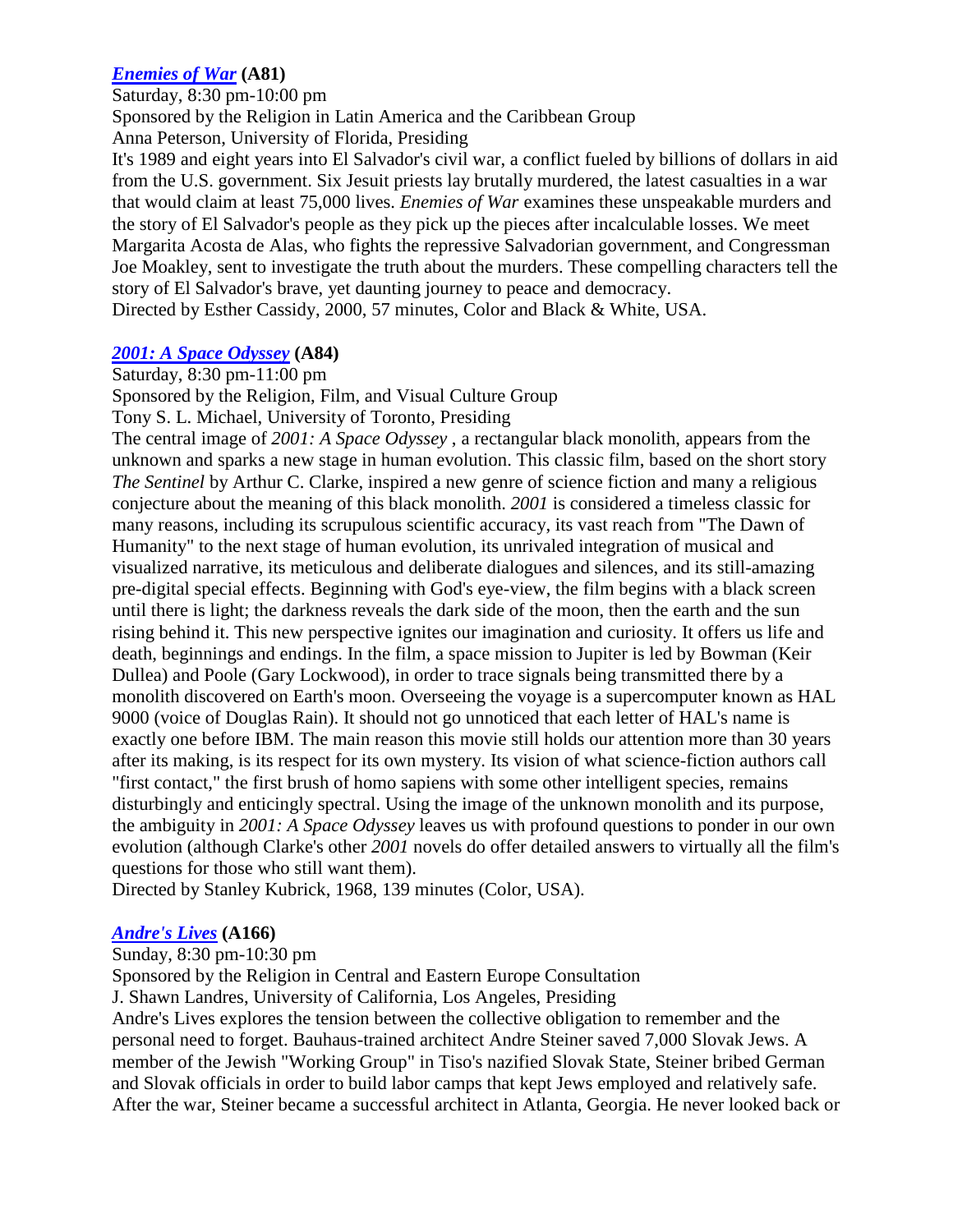shared his story. His silence cost him his marriage, distanced him from his sons, and stripped him of emotional connections. At 89, Steiner returned to Europe with his sons to grapple with traumatic memories for the first time. He began to forge new relationships, with his sons and his past. His resistance to exploring his history unfolds on camera, as father and sons struggle to make sense of the present by wrestling with the past.

Directed by Bradley Lichtenstein, 1999, 55 minutes (Black & White, USA).

### *[Fight Club](http://www.foxmovies.com/fightclub/)* **(A167)**

Sunday, 8:30 pm-10:30 pm

Sponsored by the Religion, Film, and Visual Culture Group Amir Hussain, California State University, Northridge, Presiding Directed by David Fincher, and screenplay by Jim Uhls (based on the novel by Chuck Palahniuk), *Fight Club* is a complex and sometimes disturbing film about the depths of the human psyche. Often scathing and humorous, it makes us reconsider the consumerist value system in contemporary society in search of something more mysterious, ambiguous, and nonmaterial. Sick of his anonymous life, dead end, corporate career and disgusted with the empty consumer culture that his generation has been doomed to inherit, Edward Norton (the unnamed Narrator of the film) is desperate to find something meaningful. His life changes when he meets Tyler Durden (Brad Pitt) who is everything our narrator is not: Durden is a man with a vision. After an evening of bonding brawling with each other, they create Fight Club, an underground organization where young men and not-so-young men meet their spiritual needs by beating each other to a pulp. Tyler Durden, the club's founder, quickly becomes a cult hero of epic proportions, a new messiah for a dead generation. This film is replete with imagery and metaphor that is fertile soil for extracting religious meaning. There have been as many interpretations of what the essential message of this film is as there have been viewers. Punctuated with biting humor and irony, this film offers for many a heavy critique of corporate America while at the same time questioning the evil inherent in the status quo. Directed by David Fincher, 1999, 139 minutes (Color and Black & White, USA).

## **[Veterans of Hope Project:](http://www.iliff.edu/about_iliff/special_veterans.htm)** *Bernice Johnson Reagon: The Singing Warrior* **and A***ndrew Young: Minister to the Beloved Community* **(A168)**

Sunday, 8:30 pm-10:30 pm

Sponsored by the Afro-American Religious History Group

Vincent Harding, Iliff School of Theology, Presiding

The Veterans of Hope Project: A Center for the Study of Religion and Democratic Renewal is an experiment in creative education for humane, spirit-grounded social change. Based at the Iliff School of Theology in Denver, Colorado, the project sponsors courses, a videotaped interview series, lectures, retreats and other programs addressing the connections between religion and social transformation. The centerpiece of the work of the Veterans of Hope Project is the development of an educational video archive. For the archive, the project conducts public interview-conversations with religious leaders, activists, artists, educators and others who are veterans of struggles for peace and justice in this country and in other parts of the world. In video taped interviews these men and women are invited to reflect on the role of religion/spirituality in their life and work. The films shown will be *Bernice Johnson Reagon: The Singing Warrior* and *Andrew Young: Minister to the Beloved Community*.

# *[Aimée & Jaguar](http://www.senatorfilm.de/Aimee/index.html)* **(A252)**

Monday, 8:30 pm-11:00 pm

Sponsored by the Lesbian-Feminist Issues and Religion Group and Religion, Film, and Visual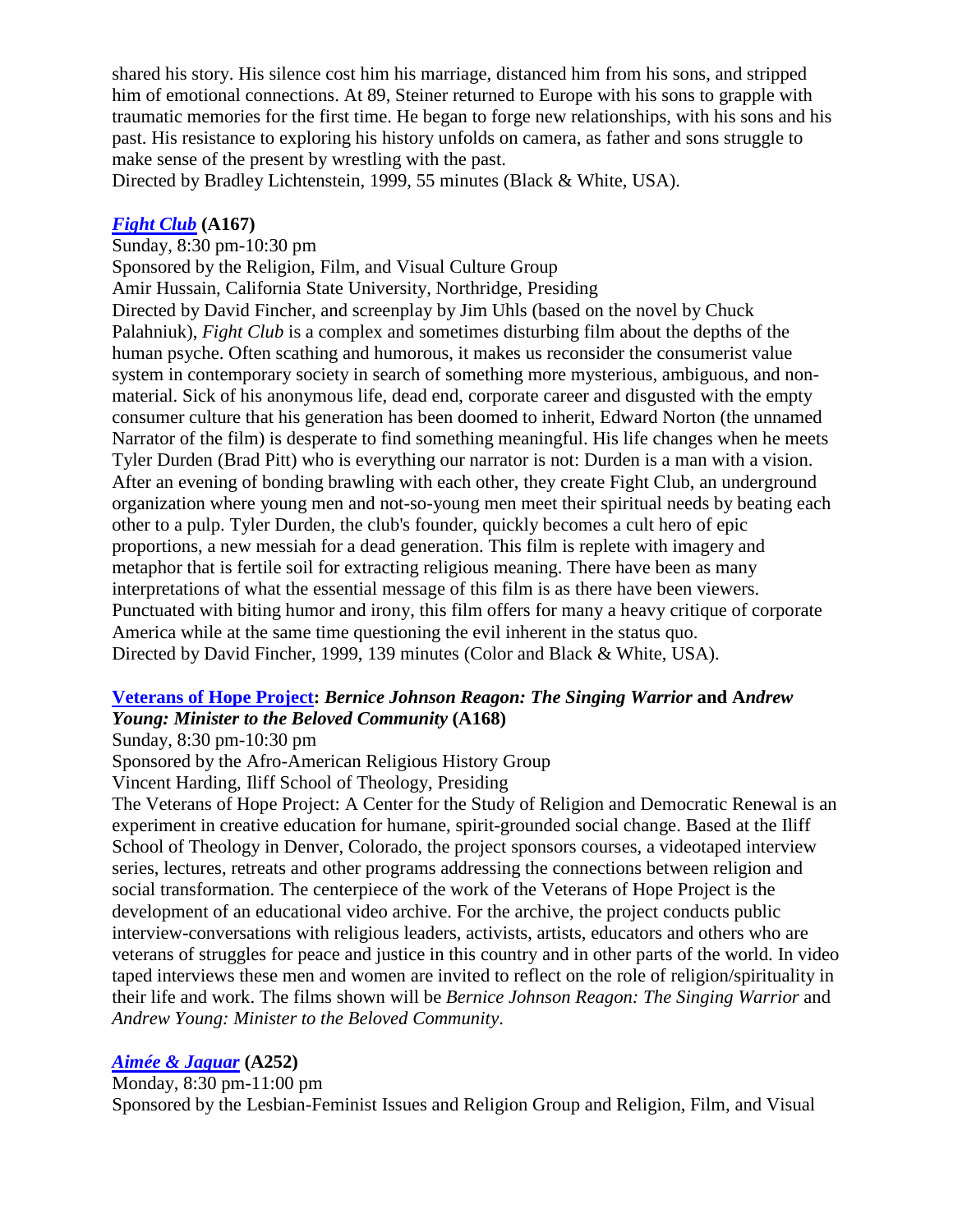Culture Group

Sue E. Houchins, Harvard University, Presiding

*Aimée & Jaguar* is a superbly directed and acted German film about the power of love in 1943 Nazi Germany. Based on the true story (taken from a book written by Erica Fisher) the film is about a lesbian relationship that developed between a mother of four, married to a Nazi officer, and a young Jewish woman who was part of the resistance underground. Director Max Färberböck sets the stage in modern day Germany with the former Nazi woman Lilly (Juliane Kohler) confronting an old friend. Told in a voice-over flashback we see how Lilly met her lover-to-be, Felice (Maria Schrader), through a mutual friend. Lilly and Felice strike a friendship and in time Lilly realizes that she has found the love she has always wanted. What Lilly does not know is that Felice is a Jewish woman disguising herself as a Nazi. An unusual and passionate love between them blossoms despite the danger of persecution and nightly bombing raids during WWII. *Aimée & Jaguar* is subtly directed, beautiful to look at, and excellently paced. Fäberböck allows us to feel the passion through magnificent performances and visually stunning camerawork.

<span id="page-12-0"></span>Directed by Max Fäberböck, 1999, 126 minutes (Color and Black & White, Germany).

# **Sessions on Professional Practices & Institutional Location**

Strengthening the profession, qua profession, is a continued focus for the Academy. This year's Annual Meeting includes new opportunities to engage a range of issues around professional practices and the relationship between institutional location and intellectual identity.

**Chairs Workshop (A1-A5)** Friday, 8:00 am-4:00 pm

**Religion and Media Workshop (A7-A11)**

Friday, 9:00 am-5:00 pm

**Women's Caucus Workshop (A12)** Friday, 12:00 pm-5:00 pm

**EIS Center Orientation (A13)** Friday, 7:00 pm-9:00 pm

**The Study of Religion Counts: What We Know (and What We Don't) about the Shape of the Field (A28)** Saturday, 1:00 pm-3:30 pm

**Teaching as Autobiography: First Year Courses and Experiences (A29)** Saturday, 1:00 pm-3:30 pm

**"If I Knew Then What I Know Now": Lessons From the First Year on the Job (A52)** Saturday, 4:00 pm-6:30 pm

**Identity, Scholarship and Teaching: Studying Religion Cross-Culturally and Ethnically (A53)** Saturday, 4:00 pm-6:30 pm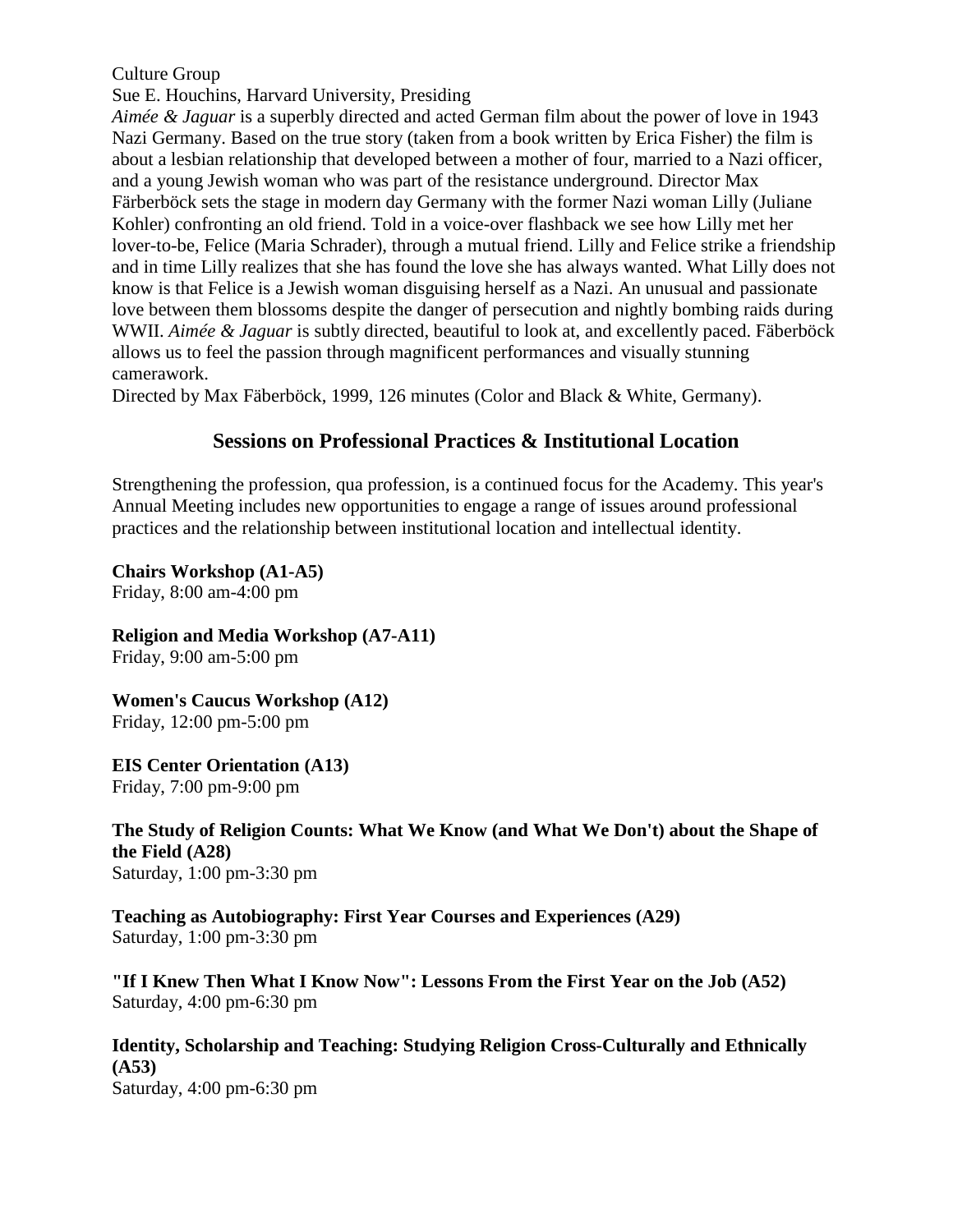**Crossing Boundaries and Creating Connections: Religion and the Research University (A113)** Sunday, 1:00 pm-3:30 pm

**Digital Culture: Critical Implications of Technology for Religious Studies Teaching and Research (A139)** Sunday, 4:00 pm-6:30 pm

**Religion in the Schools Day (A176)** Monday, 9:00 am-10:00 am

**Ethnic and Religious Pluralism in the Classroom: What Can We Learn from the British Experience? (A201)** Monday, 1:00 pm-3:30 pm

## **Books Under Discussion**

<span id="page-13-0"></span>**North American Religions Section (A33)** Saturday, 1:00 pm-3:30 pm Grant Wacker, *Heaven Below: Early Pentecostals and American Culture*

## **Religion and the Social Sciences Section and Womanist Approaches to Religion and Society Group (A97)**

Sunday, 9:00 am-11:30 am Cheryl Townsend Gilkes, *If It Wasn't for the Women: Black Women's Experience and Womanist Culture in Church and Community*

#### **Theology and Religious Reflection Section (A101)**

Sunday, 9:00 am-11:30 am John Thiel, *Senses of Tradition*, and Terrence Tilley, *Inventing Catholic Tradition*

**Women and Religion Section and Lesbian-Feminist Issues and Religion Group (A102)** Sunday, 9:00 am-11:30 am Marcella Maria Althaus-Reid, *Indecent Theology: Theological Per/versions in Sex, Gender, and Politics*

#### **Native Traditions in the Americas Group (A106)**

Sunday, 9:00 am-11:30 am Vine Deloria, Jr., *Singing for a Spirit; God Is Red: A Native View of Religion*; and *Red Earth, White Lies: Native Americans and the Myth of Scientific Fact*

#### **Theology and Continental Philosophy Group (A110)**

Sunday, 9:00 am-11:30 am Robert R. Williams, *Hegel's Ethics of Recognition* and Robert Gibbs, *Why Ethics?: Signs of Responsibility*.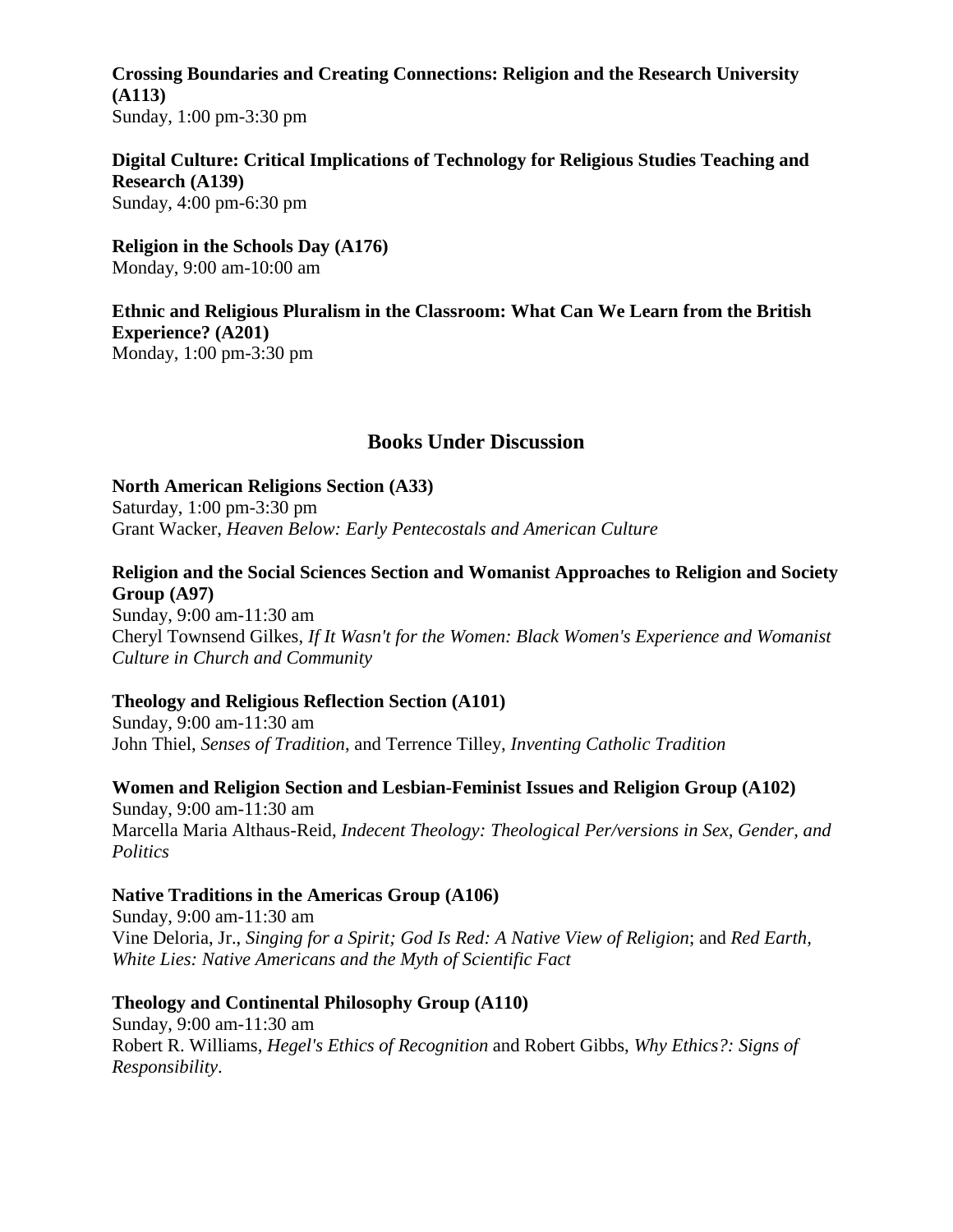## **Chinese Religions Group (A124)**

Sunday, 1:00 pm-3:30 pm J. J. Clarke, *The Tao of the West, Western Transformations of Taoist Thought*

### **Arts, Literature, and Religion Section (A140)**

Sunday, 4:00 pm-6:30 pm Lynda Sexson, *Ordinarily Sacred*

## **Philosophy of Religion Section (A145)**

Sunday, 4:00 pm-6:30 pm Pamela Sue Anderson, *A Feminist Philosophy of Religion: The Rationality and Myths of Religious Belief*; Grace M. Jantzen, *Becoming Divine: Towards a Feminist Philosophy of Religion*; and Ellen T. Armour, *Deconstruction, Feminist Theology, and the Problem of Difference: Subverting the Race/Gender Divide*

#### **Theology and Religious Reflection Section and Kierkegaard, Religion, and Culture Group (A208)**

Monday, 1:00 pm-3:30 pm Martin J. Matuštík, *Postnational Identity: Critical Theory and Existential Philosophy in Habermas, Kierkegaard, and Havel*

## **North American Religions Section (A230)**

Monday, 4:00 pm-6:00 pm Diana L. Eck, *A New Religious America: How a "Christian Country" Has Become the World's Most Religiously Diverse Nation*

## **Gay Men's Issues in Religion Group (A240)**

Monday, 4:00 pm-6:30 pm Mark D. Jordan, *The Silence of Sodom: Homosexuality in Modern Catholicism*

## **Academic Teaching and the Study of Religion Section (A254)**

Tuesday, 9:00 am-11:30 am American Association for Higher Education, *Service Learning and Religious Studies*

# **Receptions and Breakfasts**

#### <span id="page-14-0"></span>**Department Chairs Brunch (A24)**

Saturday, 11:00 am-12:15 pm Edward R. Gray, American Academy of Religion, Presiding The AAR's Academic Relations Program invites chairs of departments to a brunch to learn more about enrolling in the AAR's newest initiative: Institutional Memberships. Seating is limited to the first 50 chairs, please RSVP to [chairs@aarweb.org.](mailto:chairs@aarweb.org)

## **Scholars to Schools Luncheon (A27)**

Saturday, 12:30 pm-2:00 pm The AAR's Religion in the Schools Task Force invites secondary school teachers to join scholars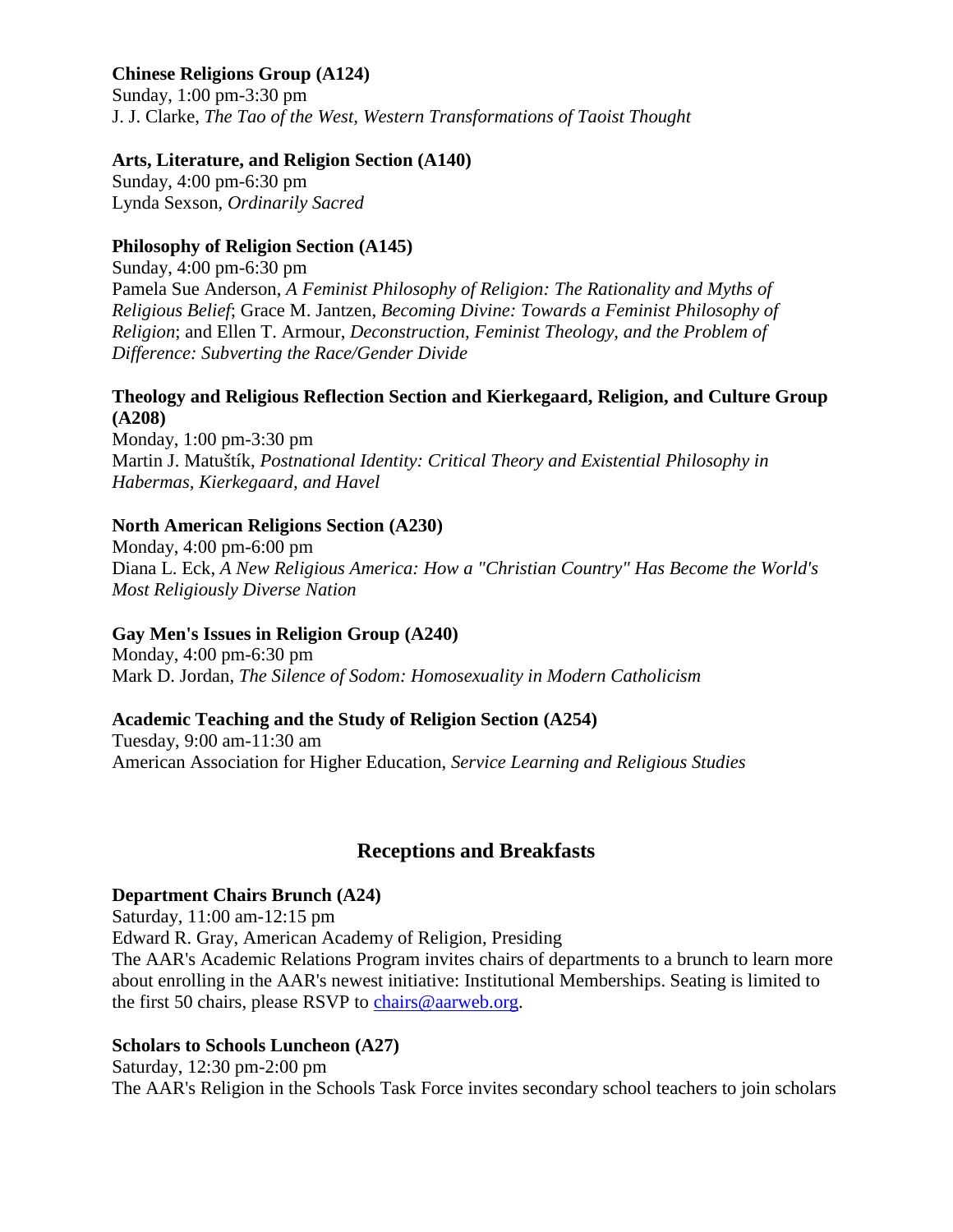in the fields of world religions, ethics, American religious history, Bible, and religion and literature for conversation about the challenges and opportunities in teaching young adult learners about religion. The luncheon will also include a progress report on activities of the task force, the Freedom Forum, the Council on Islamic Education, and the Council for Spiritual and Ethical Education. Panelists include Jon Butler, Yale University; Bruce Grelle, California State University, Chico; D. Keith Naylor, Occidental College; Katrina M. Poetker, Fresno Pacific University; and Stephen Kaplan, Manhattan College. Advance reservations necessary, please email [ristf@aarweb.org](mailto:ristf@aarweb.org) to express interest.

### **AAR Donors Reception (A78)**

Saturday, 5:30 pm-6:45 pm

Individuals whose generosity has allowed us to continue many of our special programs are invited to a reception hosted by the AAR Board of Directors to learn about some exciting new initiatives.

#### **Reception for Racial and Ethnic Minority Members (A79)**

Saturday, 6:15 pm-7:00 pm Interested persons are invited to a reception celebrating the contributions of racial and ethnic minority scholars in the Academy.

#### **AAR Members Reception (A83)**

Saturday, 8:30 pm-10:00 pm Back by popular demand, AAR members are invited to join one another at the re-instated AAR Members Reception. This year the reception is complete with music and dancing.

#### **Women's Caucus Reception (A85)**

Saturday, 9:00 pm-11:00 pm The AAR's Womanist Approaches to Religion and Society Group and the Women's Caucus invite interested persons to a reception honoring women's contributions in the Academy.

#### **AAR Annual Business Meeting and Continental Breakfast (A88)**

Sunday, 7:30 am-8:45 am AAR members are encouraged to join the AAR's Board of Directors for the annual business meeting of the Academy. A light breakfast will be provided.

#### **Retired Members Reception (A162)**

Sunday, 5:30 pm-6:30 pm All members of the AAR who are retired from full-time employment are cordially invited to an open house hosted by Barbara DeConcini, AAR executive director, and Rebecca Chopp, president.

#### *JAAR* **Editorial Board Reception (A169)**

Sunday, 8:30 pm-10:00 pm *JAAR* Editorial Board members are invited to a reception in their honor.

#### **Reception for Religion Scholars in Part-Time, Adjunct, Independent, and Nonacademic Positions (A170)**

Sunday, 9:00 pm-10:00 pm This conversation and reception, hosted by Mark Lloyd Taylor of the AAR's Board of Directors,